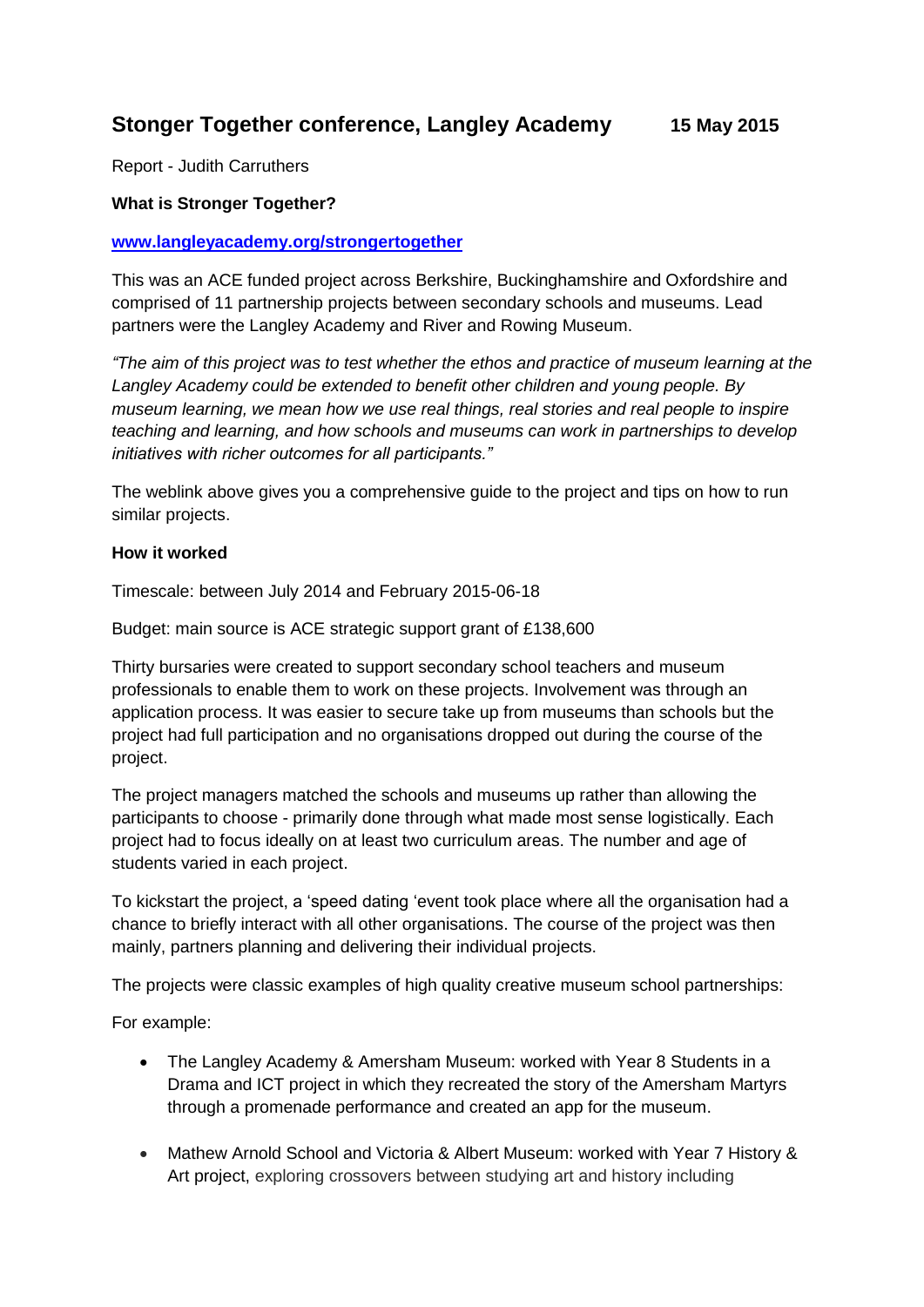developing a new model for thinking about transferable higher-order thinking skills which they nicknamed DAIV (describe, analyse, interpret, value).

#### **Other aspects of the project**

#### **1. Research**

Built into the project were three research projects which are all available for download:

- Digital technology
- New National Curriculum
- Internationalism

# **2. Evaluation**

The project was evaluated by Kings College London, using a Continuing Professional Development model.

# 3. **Spreading benefits** beyond participants' organisations.

This conference and a website were built into the project.

## **Recommendations for similar projects**

- Main sustainable outcomes were around skills development for the professionals involved in the project rather than on what impact it had on the students participating. Such a project could therefore be promoted as a CPD vehicle rather than on measuring impact on students which is always harder to establish.
- Working with partners which they had not chosen, whilst initially awkward for some, was not a barrier in developing high quality partnerships. As ever, the important factor for success was the enthusiasm and commitment of the staff involved and the fact that once teachers visited the heritage sites which in most case they had not visited before, they then saw potential for pertinent creative learning.
- Invite high level stakeholders from outside the sector to such conferences: At the conference itself, there was an impressive number of influential professionals from outside the museum sector e.g. opening the day was the local MP. This is what gave the day its buzz and feeling that important developments were being rolled out rather the nature of what was being discussed.
- Building in the research increased the legacy of the delivery projects which were all time limited.
- A longer timescale was needed according to most participants particularly as the initial planning took place over the summer holidays.